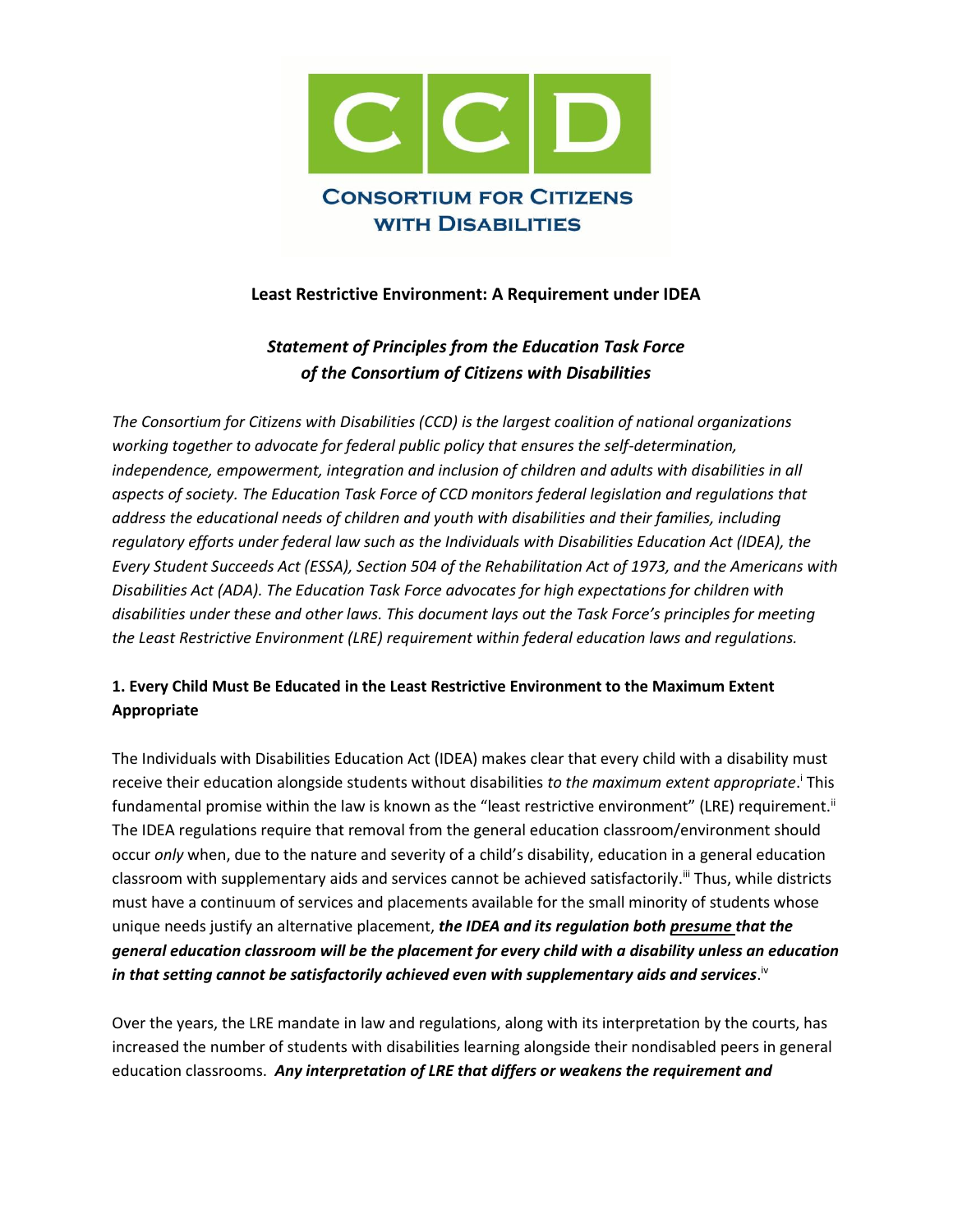*increases the inappropriate placement of students with disabilities in more segregated settings contradicts the clear language and intent of the IDEA and established legal precedent.*

## **2. General Education Classrooms Are the Least Restrictive Environment for the Vast Majority of Students**

Students with disabilities are general education students first. Any student receiving specialized services (e.g., students with disabilities, low-income students, English Learners) is first and foremost a student in the general education system.<sup>v</sup>

School districts must ensure that children with disabilities are educated with nondisabled students to the maximum extent appropriate during the school day.<sup>vi</sup> Students with disabilities must be provided with appropriate services and supports in the general education classroom before schools may consider more restrictive, segregated placements. Educators must be provided with the supports they need to be able to include students with disabilities appropriately in their classrooms. Needed adaptations, modifications, and accommodations must be provided to maximize the potential for success in the general education setting, in classrooms and also in extracurricular activities taking place in the school. LRE acknowledges that it may not always be appropriate for every child to be educated in the general education classroom for the entire day. However, courts have historically held that where a full-time placement in general education cannot be achieved satisfactorily, a school district must still ensure that the child is educated with nondisabled peers to the maximum extent appropriate.<sup>vii</sup> Additionally, even if a student may demonstrate academic progress in a segregated setting, the child is not required to remain there, but instead can be included in the general education classroom and should be provided the supports they need to make progress there.<sup>viii</sup>

## **3. Least Restrictive Environment and Education in the General Education Classroom Offer Benefits for All Students**

When LRE requirements are met, students with disabilities participate to a greater extent in -- and receive the benefits of -- learning in general education classrooms. Research overwhelmingly shows that providing students with disabilities an education in the general education classroom has clear academic, social, and behavioral benefits for students with disabilities and their peers without disabilities.<sup>ix</sup> Specifically:

- Research funded through the U.S. Department of Education shows that students who spend most of their time in general education classrooms "are closer to grade level in their reading and math abilities, and have higher test scores in those same areas" than students who spend more time in segregated settings."<sup>x</sup>
- Students with disabilities who are educated alongside students without disabilities experience fewer disciplinary incidents,<sup>xi</sup> and better outcomes related to graduation,<sup>xii</sup> employment and postsecondary education.xiii
- Students without disabilities also benefit from the inclusion of students with disabilities in their classrooms: they make positive academic gains in math and reading when they are taught in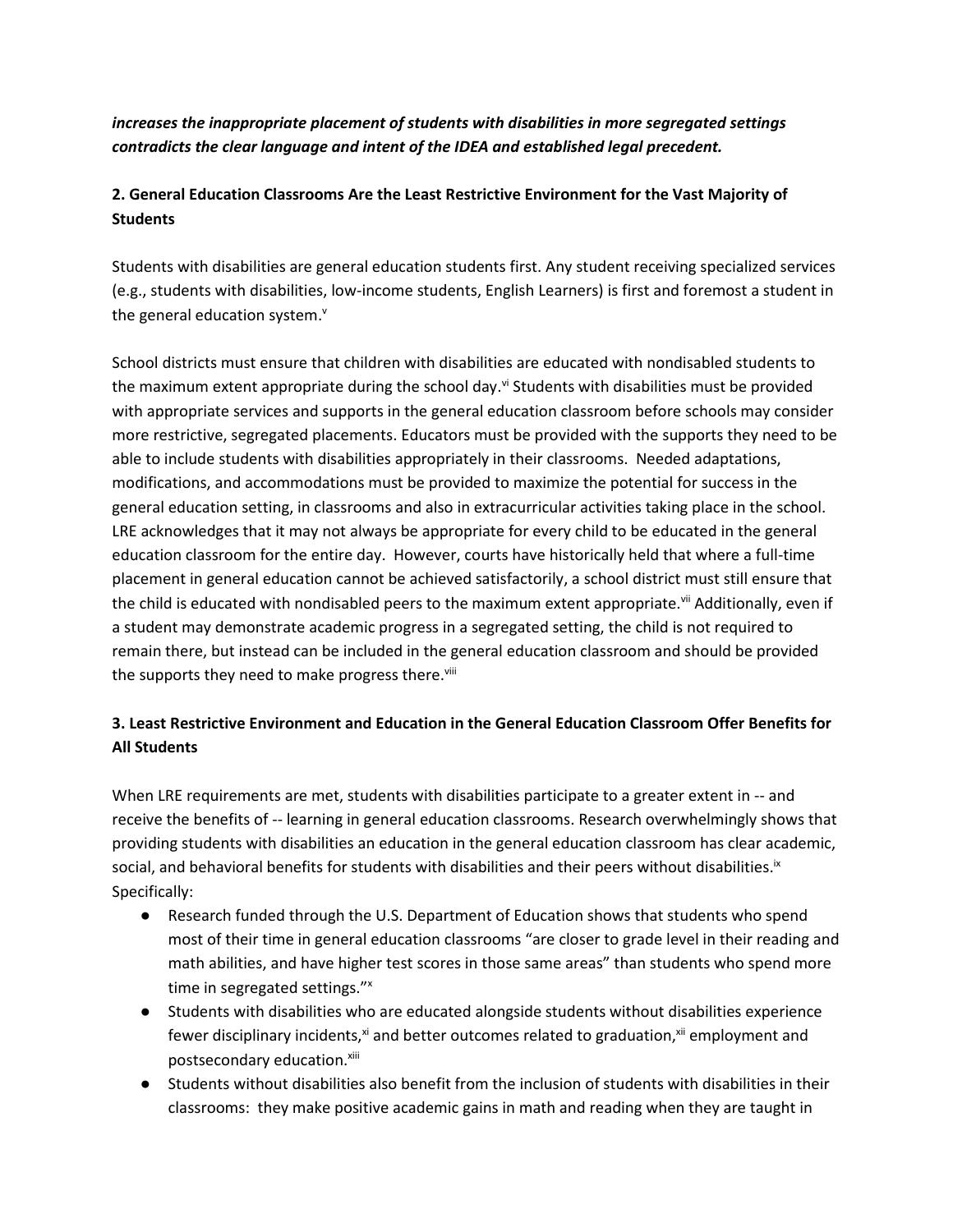settings with students with disabilities,  $\frac{x}{y}$  are offered enhanced learning opportunities,  $\frac{x}{y}$  and benefit from social relationships with students with disabilities.<sup>xvi</sup>

Federal law and regulations are clear that children with disabilities have a right to be educated in general education settings alongside their nondisabled peers to the maximum extent appropriate. To overcome the presumption that a child should be in a general education setting requires evidence that the student's education -- even after supplementary aids and services are provided in the general education classroom -- cannot be achieved satisfactorily there. After almost 45 years of families, people with disabilities, and disability advocates working to expand and enhance the inclusion of children with disabilities in general education settings, it is imperative that federal policy continue to reinforce and advance the true purpose of LRE.

#### **Statutory and Regulatory Language**

#### *20 U.S. Code § 1412 (5) Least restrictive environment*

*(A) In general -- To the maximum extent appropriate, children with disabilities, including children in public or private institutions or other care facilities, are educated with children who are not disabled, and special classes, separate schooling, or other removal of children with disabilities from the regular educational environment occurs only when the nature or severity of the disability of a child is such that education in regular classes with the use of supplementary aids and services cannot be achieved satisfactorily.*

#### *Sec. 300.114 LRE requirements*

*(a) General.*

*(1) Except as provided in §300.324(d)(2) (regarding children with disabilities in adult prisons), the State must have in effect policies and procedures to ensure that public agencies in the State meet the LRE requirements of this section and §§300.115 through 300.120.*

*(2) Each public agency must ensure that—*

*(i) To the maximum extent appropriate, children with disabilities, including children in public or private institutions or other care facilities, are educated with children who are nondisabled; and*

*(ii) Special classes, separate schooling, or other removal of children with disabilities from the regular educational environment occurs only if the nature or severity of the disability is such that education in regular classes with the use of supplementary aids and services cannot be achieved satisfactorily.*

 $1^{1}$  20 U.S.C. § 1412(a)(5).

ii See also the "most integrated setting" mandate within the Americans with Disabilities Act and Section 504 of the Rehabiitation Act. Specifically, 28 C.F.R. § 35.130(d) requires public entities to "administer services, programs, and activities in the most integrated setting appropriate to the needs of qualified individuals with disabilities." According to 28 C.F.R. Pt. 35, App. A (2010) (addressing § 35.130), the most integrated setting is one that "enables individuals with disabilities to interact with nondisabled persons to the fullest extent possible…."

iii 34 C.F.R. § 300.114(a)(2)(ii).

iv *OSEP Policy Letter to Hall*, 30 IDELR 142 (12/31/97).

v Laura Schifter, Thomas Hehir, *The Better Question: How Can We Improve Inclusive Education? A response to "Has Inclusion Gone Too Far?*" (2018), EducationNext at: [https://www.educationnext.org/better-question-how-can-we](https://www.educationnext.org/better-question-how-can-we-improve-inclusion-education-response-has-inclusion-gone-too-far/)[improve-inclusion-education-response-has-inclusion-gone-too-far/](https://www.educationnext.org/better-question-how-can-we-improve-inclusion-education-response-has-inclusion-gone-too-far/)